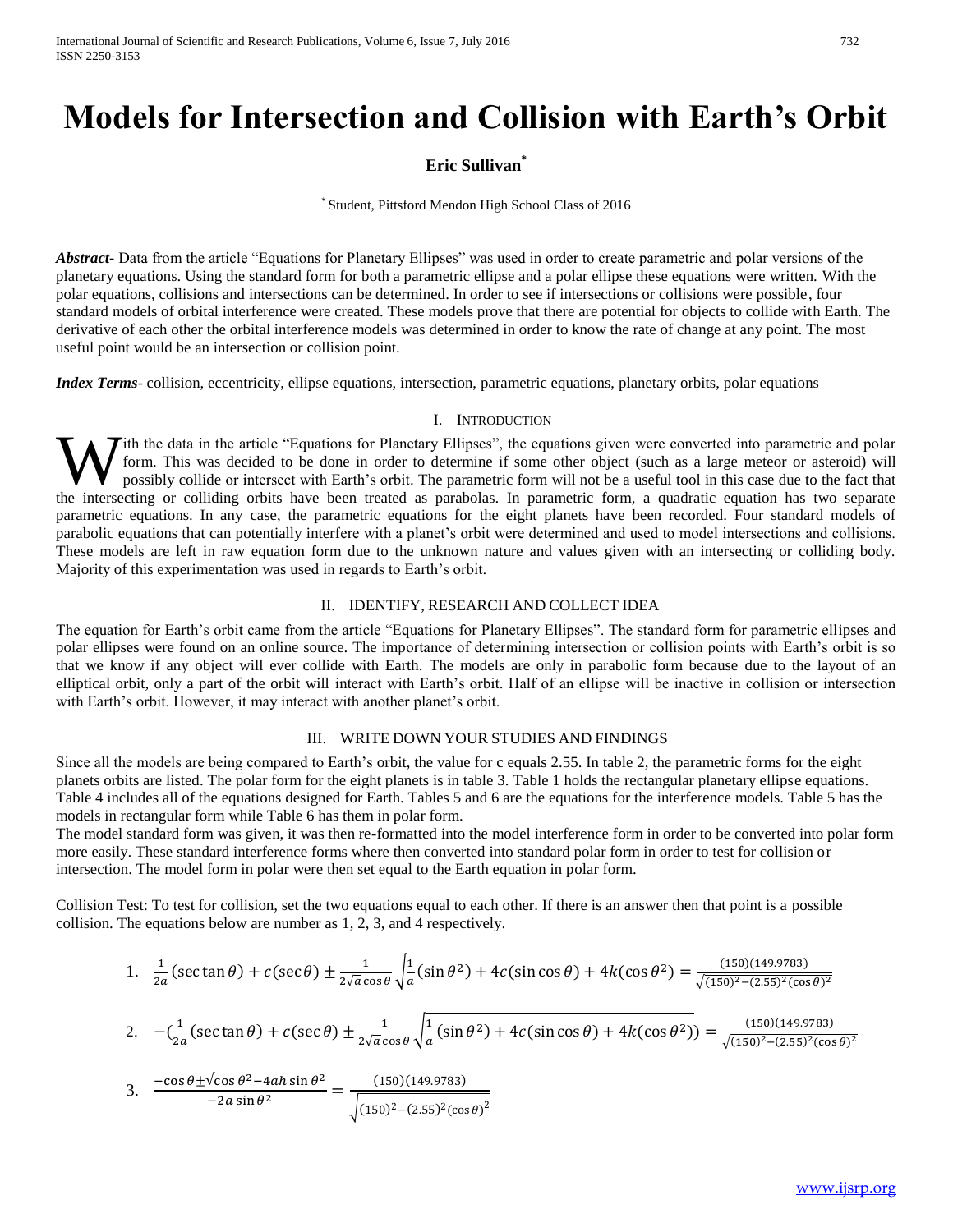4. 
$$
\frac{\cos \theta \pm \sqrt{\cos \theta^2 - 4ah \sin \theta^2}}{-2a \sin \theta^2} = \frac{(150)(149.9783)}{\sqrt{(150)^2 - (2.55)^2 (\cos \theta)^2}}
$$

For this experiment, four sets of c, k and a were chosen for the first two interference equations written in polar form. The work showing an example of either collision or intersection is shown below. The c value does not change in any example. Equation #1:

Set 1:  $\{ k = 6$  $(a = 0.0075)$  $c = 2.55$ Equation #2: Set 1:  $(a = 0.075)$  $\begin{cases} k = 6 \end{cases}$  $(c = 2.55)$ 

These values were placed into the corresponding model interference form and then set equal to the equation for Earth's orbit. The system of equations was then solved for theta.

For this experiment, four sets of c, h and a were chosen for the last two interference equations written in polar form. The work showing an example of either collision or intersection is shown below.

Equation #3:

Set 1:  $\begin{cases} a = 0.075 \\ b = 2 \end{cases}$  $h = 2$ Equation #4:

Set 1:  $\left\{ \begin{array}{l} a = 0.075 \\ b = 0.075 \end{array} \right\}$ 

 $h = 2$ 

The same process for solving the examples for equations 1 and 2 was used.

Figure 1.1 represents the first model for interference. In this model, the vertex of the parabolic motion is located at  $(c, k)$ . In this case the k value is negative and cannot equal a positive value. Figure 1.2 represents the second model for interference. It is similar to the first model, however it is flipped. The vertex still lies at  $(c, k)$  but the value for k is positive and cannot equal a negative value. Figure 1.3 is the third model for interference. Unlike the first two, this model has the vertex located along the x axis. Therefore, the vertex for this model is (h,0). In this case, the h values cannot be greater the c. Because of the restriction on positive values and the way this parabolic motion lies, negative h values are possible. Figure 1.4 is the fourth model for interference. Similar to the third model, this parabolic motion has its vertex at (h,0). However, the h values cannot be less then c and negative values cannot exist.

For each model, four interactions are possible. As seen in figures 1.1 through 1.4, the object is always approaching from Q to R. Points E and F are the collision or intersection points. The object can also move from R to Q, the location of the four interactions will change though.

The first interaction as the object moves from Q to R is that there is no collision or intersection. If this is the case, then the two bodies do not interact and thus the motion of both is continuous. The next possible interaction as the object moves from Q to R is that at Point E there is a collision. For this instance Point F does not exist because the two bodies have collided and changed orbits due to the forces involved in the collision. Therefore, both of the equations for the bodies before they collided end at Point E. Another possible interaction as the object moves from Q to R is that the collision is at Point F and Point E is an intersection. In this case, the objects pass each other at Point E and then later when they reach Point F they collide. Any point after Point F will not exist on the current equation of movement because the forces from the collision will shift the orbital motion of the bodies. The final possible interaction is no collisions at all, instead both Point E and Point F are intersections and the two objects never collide.

The models used only correspond with the axis of symmetry equal to either the x-axis or the y-axis. No vertical intersections or collisions are proposed by this experiment.

The value for the rate of change at any point on either of the interference models is the derivative of those models. The derivative of these models was used to find the slope of the tangent line at any intersection or collision point. The general formulas for the interference models in rectangular form were used for the derivative. The derivative for Earth's orbit (table 1, equation 2.3), was also determined. This derivative is located in table 4. Derivatives for the interference models are located in table 7.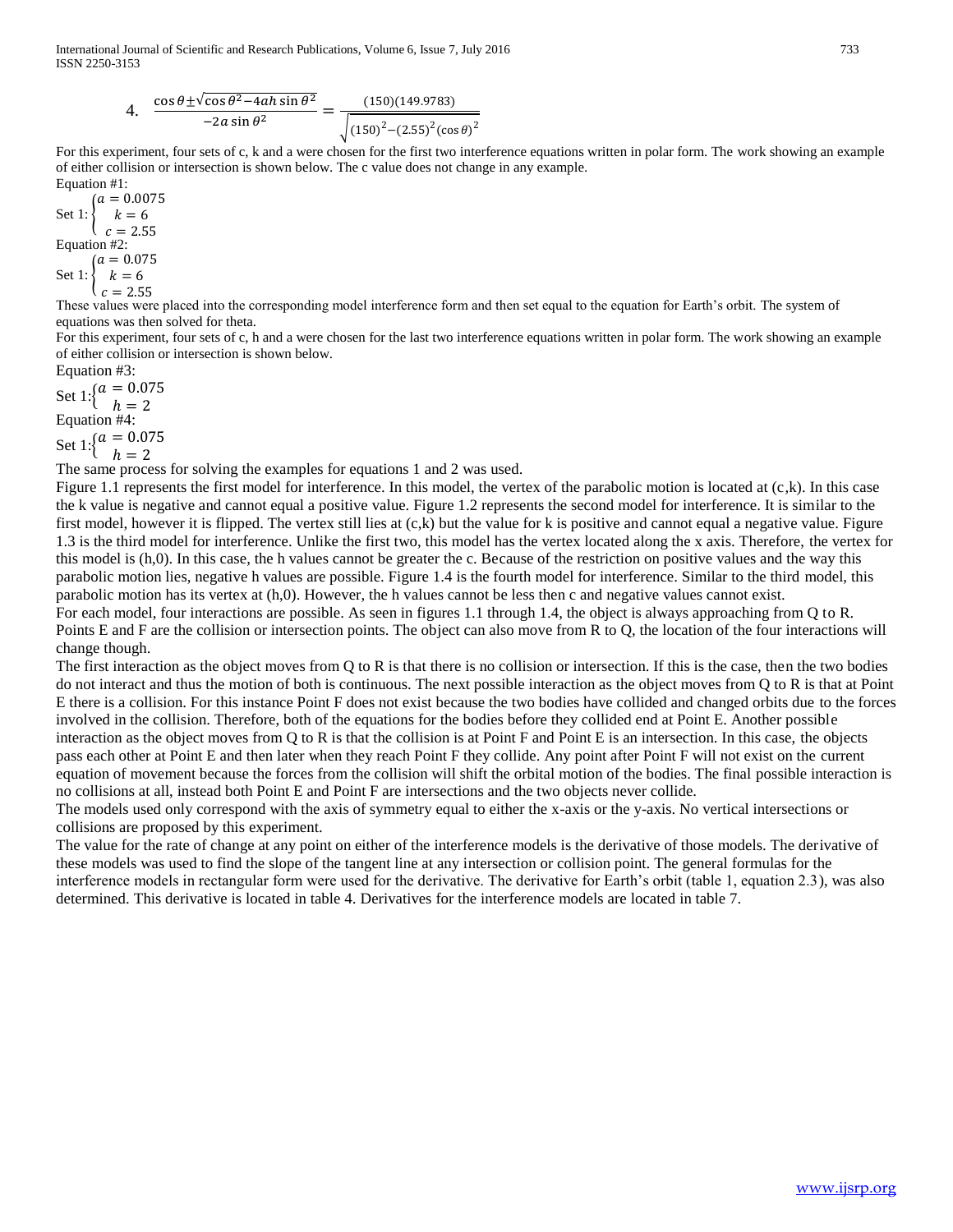| <b>Table 1- Equations for Planetary Ellipses</b>                           |       |  |
|----------------------------------------------------------------------------|-------|--|
| $x^2$<br>$\frac{1}{56.6703^2} = 1$<br>$57.9^{2}$                           | (2.1) |  |
| $x^2$<br>$\sqrt{4^2} = 1$<br>$10\overline{8^2}$                            | (2.2) |  |
| $x^2$<br>$\frac{1}{283^2} = 1$<br>$150^{2}$                                | (2.3) |  |
| $\mathbf{x}$<br>$\frac{905^2}{ } = 1$<br>$228^{2}$                         | (2.4) |  |
| $x^2$<br>$\frac{1}{778.0643^2} = 1$<br>$779^2$                             | (2.5) |  |
| $\mathbf{x}$<br>$\frac{49^2}{ } = 1$<br>$\overline{1}$<br>$430^{2}$<br>488 | (2.6) |  |
| $x^2$<br>$v^2$<br>$\frac{9619^2}{9619^2} = 1$<br>2<br>2866                 | (2.7) |  |
| $=1$<br>$\overline{2}$                                                     | (2.8) |  |

| <b>Table 2- Parametric Equations for Planetary Ellipses</b> |                                                       |       |
|-------------------------------------------------------------|-------------------------------------------------------|-------|
| Mercury                                                     | $x_1(t) = 57.9 \cos t$<br>$y_1(t) = 56.673 \sin t$    | (3.1) |
| Venus                                                       | $x_2(t) = 108 \cos t$<br>$y_2(t) = 108.21 \sin t$     | (3.2) |
| Earth                                                       | $x_3(t) = 150 \cos t$<br>$y_3(t) = 149.58 \sin t$     | (3.3) |
| Mars                                                        | $x_4(t) = 228 \cos t$<br>$y_4(t) = 226.92 \sin t$     | (3.4) |
| Jupiter                                                     | $x_5(t) = 779 \cos t$<br>$y_5(t) = 778.069 \sin t$    | (3.5) |
| Saturn                                                      | $x_6(t) = 1430 \cos t$<br>$y_6(t) = 1427.7 \sin t$    | (3.6) |
| Uranus                                                      | $x_7(t) = 2870 \cos t$<br>$y_7(t) = 2866.99 \sin t$   | (3.7) |
| Neptune                                                     | $x_{8}(t) = 4500 \cos t$<br>$v_s(t) = 4499.71 \sin t$ | (3.8) |

| <b>Table 3- Polar Equations for Planetary Ellipses</b> |                                               |       |
|--------------------------------------------------------|-----------------------------------------------|-------|
| Mercury                                                | (57.9)(56.6703)<br>$r(\theta) =$              |       |
|                                                        | $\sqrt{(57.9)^2-(11.8695)^2(\cos\theta)^2}$   | (4.1) |
| Venus                                                  | (108)(107.9974)<br>$r(\theta) =$              |       |
|                                                        | $(108)^2 - (0.756)^2(\cos\theta)^2$           | (4.2) |
| Earth                                                  | (150)(149.9783)<br>$r(\theta)$ :              |       |
|                                                        | $\sqrt{(150)^2 - (2.55)^2(\cos \theta)^2}$    | (4.3) |
| Mars                                                   | (228)(226.9905)<br>$r(\theta) =$              |       |
|                                                        | $\sqrt{(228)^2-(21.432)^2(\cos\theta)^2}$     | (4.4) |
| Jupiter                                                | (779)(778.0643)<br>$r(\theta) =$              |       |
|                                                        | $\sqrt{(779)^2 - (38.171)^2(\cos \theta)^2}$  | (4.5) |
| Saturn                                                 | (1430)(488.1149)<br>$r(\theta) =$             | (4.6) |
|                                                        | $(1430)^2 - (81.51)^2(\cos \theta)^2$         |       |
| Uranus                                                 | (2870)(2866.9619)<br>$r(\theta) =$            |       |
|                                                        | $(2870)^2 - (132.02)^2(\cos \theta)^2$        | (4.7) |
| Neptune                                                | $(4500)(4\overline{499.7277})$<br>$r(\theta)$ |       |
|                                                        | $(4500)^2 - (49.5)^2(\cos \theta)^2$          | (4.8) |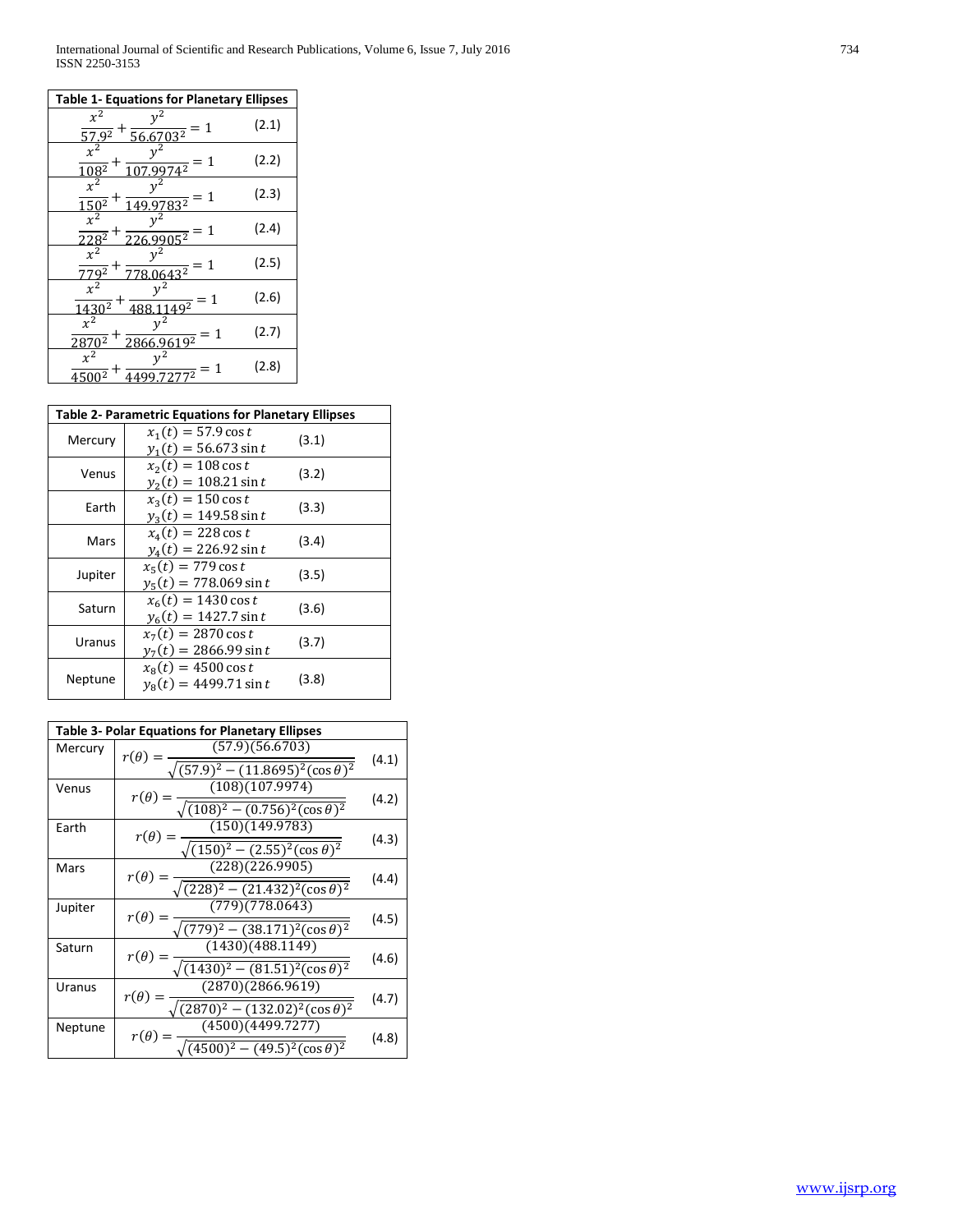| Table 4- Equations Regarding the Earth |                                                     |  |
|----------------------------------------|-----------------------------------------------------|--|
| <b>Rectangular Equation</b>            | $x^2$<br>1502<br>49 97832                           |  |
| Derivative of the Rectangular Equation | $-44987x$<br>dy<br>45000y<br>dx                     |  |
| Parametric Equation                    | $x_1(t) = 150 \cos t$<br>$y_1(t) = 149.9783 \sin t$ |  |
| Polar Equation                         | (150)(149.9783)<br>$r(\theta)$<br>$(\cos \theta)^2$ |  |

| Table 5- Rectangular Interference Models |                                  |                               |
|------------------------------------------|----------------------------------|-------------------------------|
| <b>Model Standard Form</b>               | Model Standard Interference Form | Model Interference Form       |
| $y = a(x - h)^2 \pm k$                   | $y = a(x - c)^2 - k$             | $\frac{1}{a}(y+k) = (x-c)^2$  |
| $y = -a(x - h)^2 \pm k$                  | $y = -a(x - c)^2 - k$            | $\frac{1}{-a}(y+k) = (x-c)^2$ |
| $x = a(y-k)^2 \pm h$                     | $x = ay^2 + h$                   | $\frac{1}{a}(x-h) = y^2$      |
| $x = -a(y - k)^2 \pm h$                  | $x = -ay^2 + h$                  | $\frac{1}{-a}(x-h) = y^2$     |

|   | Table 6- Polar Interference Models |                                                                                                                                                                                                                           |  |  |
|---|------------------------------------|---------------------------------------------------------------------------------------------------------------------------------------------------------------------------------------------------------------------------|--|--|
| # | Model Interference Form            | Model Interference Polar Form                                                                                                                                                                                             |  |  |
|   | $\frac{1}{a}(y+k) = (x-c)^2$       | $r(\theta) = \frac{1}{2a}(\sec \tan \theta) + c(\sec \theta) \pm \frac{1}{2\sqrt{a}\cos \theta} \sqrt{\frac{1}{a}(\sin \theta^2) + 4c(\sin \cos \theta) + 4k(\cos \theta^2)}$                                             |  |  |
|   |                                    | $\frac{1}{-a}(y+k)=(x-c)^2 \left  r(\theta) = -(\frac{1}{2a}(\sec \tan \theta) + c(\sec \theta) \pm \frac{1}{2\sqrt{a}\cos \theta} \sqrt{\frac{1}{a}(\sin \theta^2) + 4c(\sin \cos \theta) + 4k(\cos \theta^2))} \right $ |  |  |
| 3 | $\frac{1}{a}(x-h) = y^2$           | $r(\theta) = \frac{-\cos\theta \pm \sqrt{\cos\theta^2 - 4ah\sin\theta^2}}{-2a\sin\theta^2}$                                                                                                                               |  |  |
| 4 | $\frac{1}{-q}(x-h) = y^2$          | $r(\theta) = \frac{\cos \theta \pm \sqrt{\cos \theta^2 - 4ah \sin \theta^2}}{-2a \sin \theta^2}$                                                                                                                          |  |  |

| Table 7- Derivatives of Model Standard Inference Form |                                                                                    |                                                                                                                                         |
|-------------------------------------------------------|------------------------------------------------------------------------------------|-----------------------------------------------------------------------------------------------------------------------------------------|
| #                                                     | Model Standard Interference Form                                                   | Derivatives                                                                                                                             |
| $\mathbf{1}$                                          | $f(x) = a(x^2 - 2c + c^2) - k$                                                     | $f'(x) = 2ax - 2ca$                                                                                                                     |
| 2                                                     | $f(x) = -a(x^2 - 2c + c^2) - k$                                                    | $f'(x) = -2ax + 2ca$                                                                                                                    |
| 3                                                     | $f(x) = \begin{cases} \sqrt{\frac{x-h}{a}} \\ -\sqrt{\frac{x-h}{a}} \end{cases}$   | $f'(x) = \begin{cases} \sqrt{\frac{2a}{fx - h}} \times \frac{af}{a^2} \\ \sqrt{\frac{-2a}{fx - h}} \times \frac{af}{a^2} \end{cases}$   |
| 4                                                     | $f(x) = \begin{cases} \sqrt{\frac{x-h}{-a}} \\ -\sqrt{\frac{x-h}{-a}} \end{cases}$ | $f'(x) = \begin{cases} \sqrt{\frac{-2a}{fx - h}} \times \frac{-af}{a^2} \\ \sqrt{\frac{2a}{fx - h}} \times \frac{-af}{a^2} \end{cases}$ |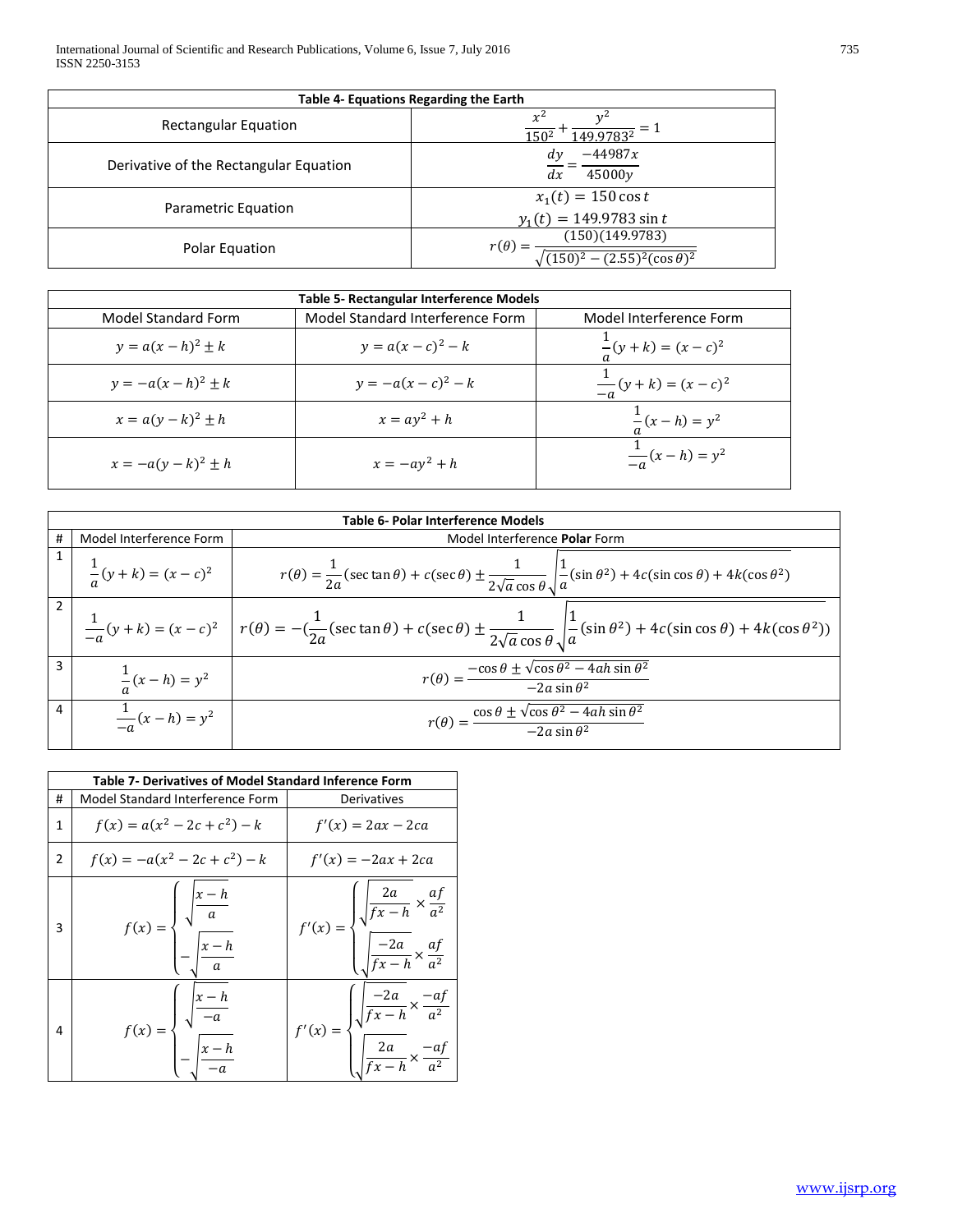International Journal of Scientific and Research Publications, Volume 6, Issue 7, July 2016 736 ISSN 2250-3153

# Figure 1.1